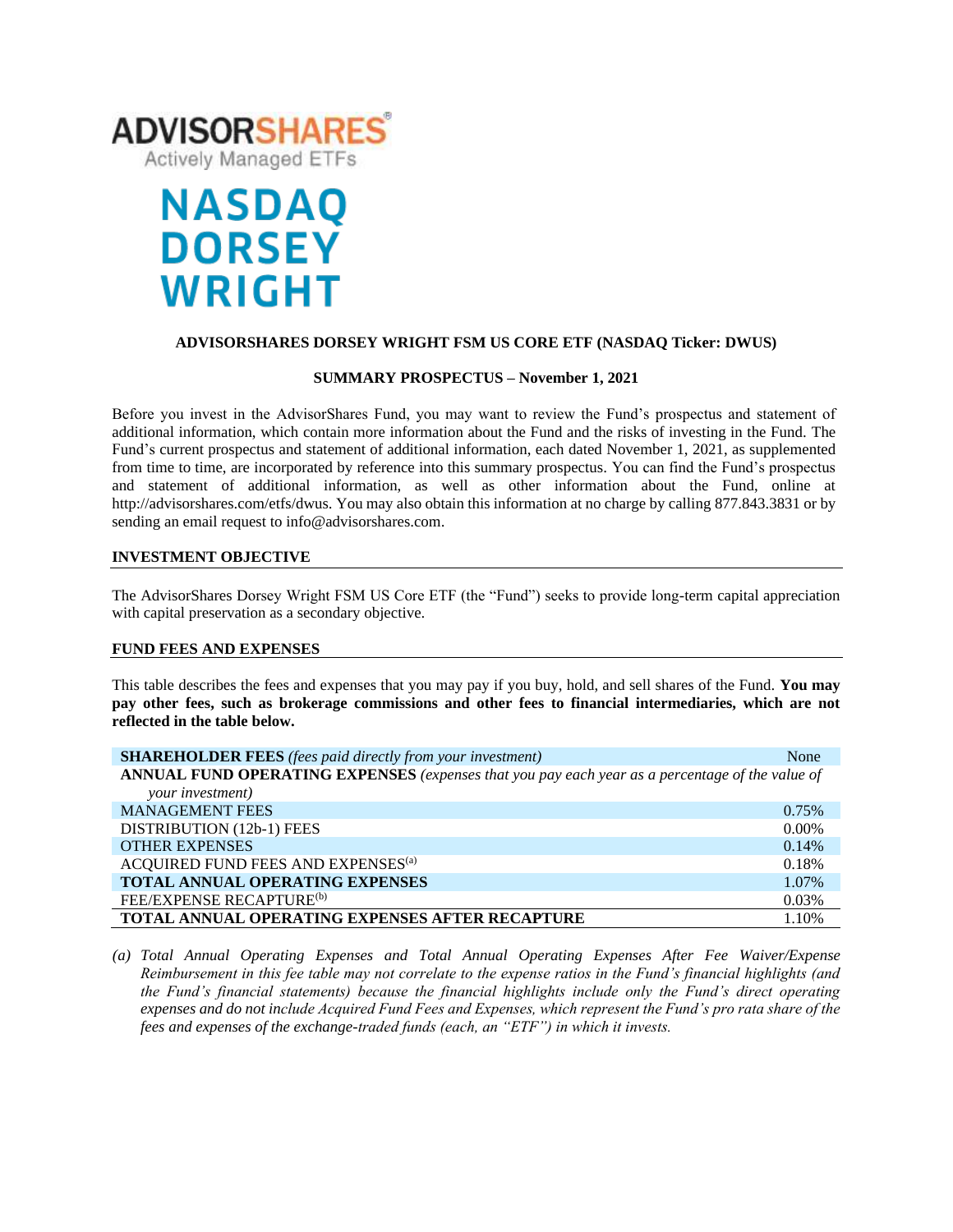*(b) AdvisorShares Investments, LLC (the "Advisor") has contractually agreed to waive its fees and/or reimburse expenses to keep net expenses (excluding amounts payable pursuant to any plan adopted in accordance with Rule 12b-1, interest expense, taxes, brokerage commissions, acquired fund fees and expenses, other expenditures which are capitalized in accordance with generally accepted accounting principles, and extraordinary expenses) from exceeding 0.99% of the Fund's average daily net assets for at least one year from the date of this Prospectus. The expense limitation agreement may be terminated without payment of any penalty (i) by the Trust for any reason and at any time and (ii) by the Advisor, for any reason, upon ninety (90) days' prior written notice to the Trust, such termination to be effective as of the close of business on the last day of the then-current one-year period. If it becomes unnecessary for the Advisor to waive fees or reimburse expenses, the Trust's Board of Trustees may permit the Advisor to retain the difference between the Fund's total annual operating expenses and the expense limitation currently in effect, or, if lower, the expense limitation that was in effect at the time of the waiver and/or reimbursement, to recapture all or a portion of its prior fee waivers or expense reimbursements within three years of the date they were waived or reimbursed.*

# **EXAMPLE**

This Example is intended to help you compare the cost of investing in the shares of the Fund with the cost of investing in other funds. This Example does not take into account brokerage commissions and other fees to financial intermediaries that you may pay when purchasing or selling shares of the Fund. If these fees were included, your costs would be higher.

The Example assumes that you invest \$10,000 in the Fund for the time periods indicated and then sell all of your shares at the end of those periods. The Example also assumes that your investment has a 5% return each year and that the Fund's operating expenses remain the same. Although your actual costs may be higher or lower, based on these assumptions your costs would be:

|                                                    | 1 YEAR | 3 YEARS | 5 YEARS | 10 YEARS |
|----------------------------------------------------|--------|---------|---------|----------|
| <b>AdvisorShares Dorsey Wright FSM US Core ETF</b> | \$112  | \$343   | \$593   | \$1,308  |

# **PORTFOLIO TURNOVER**

The Fund pays transaction costs, such as commissions, when it buys and sells securities (or "turns over" its portfolio). A higher portfolio turnover rate may indicate higher transaction costs and may result in higher taxes when Fund shares are held in a taxable account. These costs, which are not reflected in Total Annual Operating Expenses or in the Example, affect the Fund's performance. This rate excludes the value of portfolio securities received or delivered as a result of in-kind creations or redemptions of the Fund's shares. During the most recent fiscal year ended June 30, 2021, the Fund's portfolio turnover rate was 64% of the average value of its portfolio.

# **PRINCIPAL INVESTMENT STRATEGIES**

The Fund is an actively managed ETF that is primarily a "fund of funds." The Advisor seeks to achieve the Fund's investment objective by investing in ETFs that invest primarily in domestic large capitalization equity securities. During periods in which the Advisor believes the market indicates broad equity weakness and cash strength, the Fund invests in fixed income ETFs with a short or ultra-short duration, money market funds, cash and cash equivalents ("Defensive Investments"). The Fund may invest in affiliated and unaffiliated ETFs. Under normal circumstances, the Fund invests at least 80% of its net assets (plus any borrowings for investment purposes) in US investments.

The Advisor allocates the Fund's portfolio investments using research obtained from the FSM Core Solution US Core Model (the "FSM US Core Model"), a proprietary model developed by Dorsey, Wright and Associates, LLC ("DWA"). The FSM US Core Model applies a proprietary ranking system based on certain technical indicators to a pre-determined universe of US large-cap ETFs, selected by DWA. Each ETF within the universe that ranks in a top tier is included in the model. If an ETF in the portfolio no longer ranks in a top tier at the time of rebalancing, then that ETF is removed and the position is allocated to a Defensive Investment.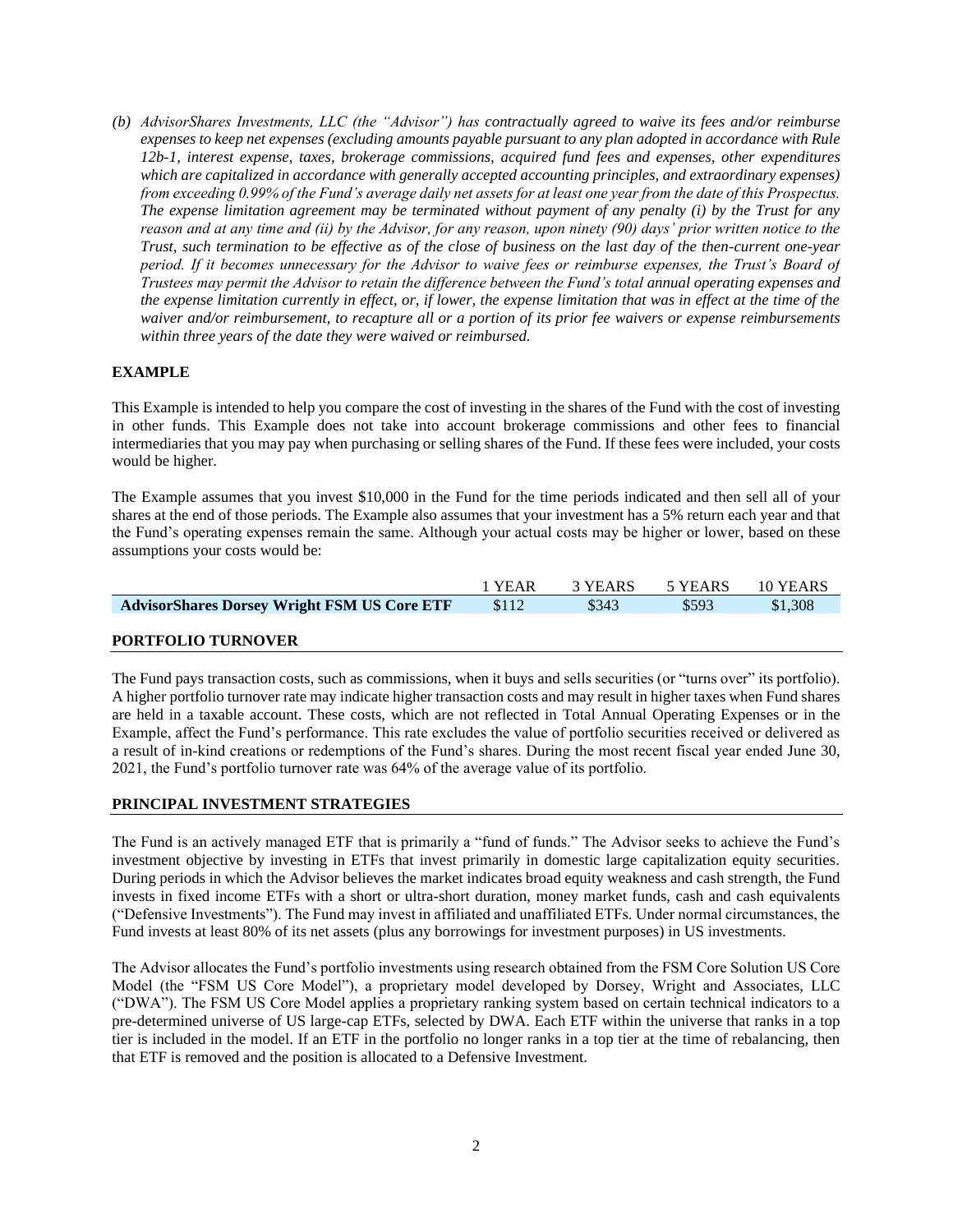The Advisor uses the FSM US Core Model to measure the relative ranking of the Fund's core portfolio. When the model identifies broad equity weakness and cash strength, the Advisor will sell equity positions in order to allocate some or all of the portfolio to Defensive Investments. When the Fund is invested in Defensive Investments, the Advisor will shorten the Fund's rebalancing frequency to seek to move back into equity ETF positions once the model again identifies favorable equity market conditions.

The Fund also may invest in repurchase agreements.

# **PRINCIPAL RISKS OF INVESTING IN THE FUND**

The Fund is subject to a number of risks, described below, that may affect the value of its shares including the possible loss of money. As with any fund, there is no guarantee that the Fund will achieve its investment objective.

**Allocation Risk.** The Fund's particular allocations may have a significant effect on the Fund's performance. Allocation risk is the risk that the selection of ETFs and the allocation of assets among such ETFs will cause the Fund to underperform other funds with a similar investment objective that do not allocate their assets in the same manner or the market as a whole.

**Equity Risk.** The prices of equity securities rise and fall daily. These price movements may result from factors affecting individual issuers, industries or the securities market as a whole. In addition, equity markets tend to move in cycles which may cause stock prices to fall over short or extended periods of time.

**ETF Market Risk.** In stressed market conditions, the market for certain ETF shares may become less liquid in response to deteriorating liquidity in the markets for the ETF's underlying portfolio holdings. This adverse effect on liquidity for the ETF's shares in turn can lead to differences between the market price of the ETF's shares and the underlying value of those shares. In addition, there are a limited number of institutions that act as authorized participants. If these institutions exit the business or are, for any reason, unable to process creation and/or redemption orders with respect to the Fund, or purchase and sell securities in connection with creation and/or redemption orders, as applicable, and no other authorized participant steps forward to create or redeem, or purchase or sell securities, as applicable, Fund shares may trade at a premium or discount to their net asset value ("NAV") and possibly face operational issues such as trading halts and/or delisting. The absence of an active market in the Fund's shares could lead to a heightened risk of differences between the market price of the Fund's shares and the underlying value of those shares.

**Management Risk.** The Advisor continuously evaluates the Fund's holdings, purchases and sales with a view to achieving the Fund's investment objective. However, achievement of the stated investment objective cannot be guaranteed. The Advisor's judgment about the markets, the economy, or companies may not anticipate actual market movements, economic conditions or company performance, and these factors may affect the return on your investment.

**Market Risk.** Due to market conditions, the value of the Fund's investments may fluctuate significantly from day to day. Price fluctuations may be temporary or may last for extended periods. This volatility may cause the value of your investment in the Fund to decrease. Local, regional, or global events such as war, acts of terrorism, the spread of infectious illness or other public health issues, recessions, or other events could have a significant impact on the market generally and on specific securities. The market value of a security may also decline because of factors that affect a particular industry or industries, such as labor shortages or increased production costs and competitive conditions within an industry. Because of its link to the markets, an investment in the Fund may be more suitable for long-term investors who can bear the risk of short-term principal fluctuations, which at times may be significant.

**Repurchase Agreement Risk.** The Fund will be subject to credit risk with respect to the counterparties with which the Fund enters into repurchase agreements, including with respect to recovering or realizing on collateral.

**Trading Risk.** Shares of the Fund may trade above or below their NAV. The trading price of the Fund's shares may deviate significantly from their NAV during periods of market volatility and, in such instances, you may pay significantly more or receive significantly less than the underlying value of the Fund's shares. There can be no assurance that an active trading market for the Fund's shares will develop or be maintained. In addition, trading in shares of the Fund may be halted because of market conditions or for reasons that, in the view of the NASDAQ Stock Market LLC (the "Exchange"), make trading in shares inadvisable.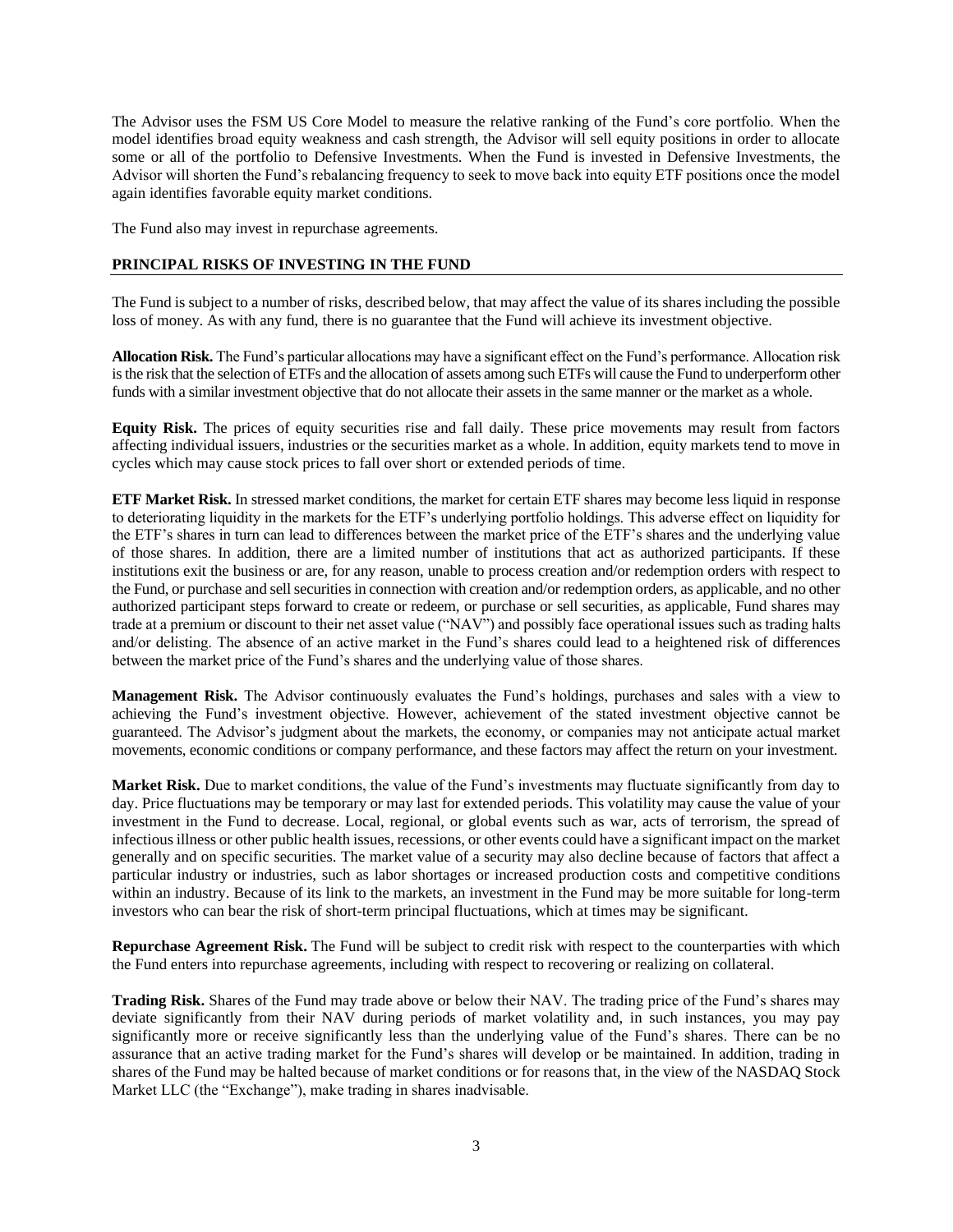**Underlying ETF Risk.** Through its investments in ETFs, the Fund is subject to the risks associated with the ETFs' investments or reference assets/benchmark components, including the possibility that the value of the securities or instruments held by or linked to an ETF could decrease. These risks include any combination of the risks described below, as well as certain of the other risks described in this section. The Fund's exposure to a particular risk will be proportionate to the Fund's overall allocation to the ETFs and the ETFs' asset allocation.

- Concentration Risk. An ETF may, at various times, concentrate in the securities of a particular industry, group of industries, or sector, and when a fund is over-weighted in an industry, group of industries, or sector, it may be more sensitive to any single economic, business, political, or regulatory occurrence than a fund that is not over-weighted in an industry, group of industries, or sector.
- Credit Risk. Certain of the ETFs are subject to the risk that a decline in the credit quality of a portfolio investment or reference asset could cause the ETF's share price to fall. The ETFs could lose money if the issuer or guarantor of a portfolio investment or the counterparty to a derivatives contract fails to make timely principal or interest payments or otherwise honor its obligations.
- Equity Risk. The prices of equity securities rise and fall daily. These price movements may result from factors affecting individual issuers, industries or the stock market as a whole. In addition, equity markets tend to move in cycles which may cause stock prices to fall over short or extended periods of time.
- Fixed Income Securities Risk. An ETF's investments in, or exposure to, fixed income securities are subject to the risk that the securities may be paid off earlier or later than expected. Either situation could cause the ETF to hold securities paying lower- than-market rates of interest, which could hurt the Fund's yield or share price.
- High-Yield Risk. An ETF may invest in, or be exposed to, high-yield securities and unrated securities of similar credit quality (commonly known as "junk bonds"). High-yield securities generally pay higher yields (greater income) than investment in higher quality securities; however, high-yield securities and junk bonds may be subject to greater levels of interest rate, credit and liquidity risk than funds that do not invest in such securities, and are considered predominantly speculative with respect to an issuer's continuing ability to make principal and interest payments.
- Income Risk. An ETF may derive dividend and interest income from certain of its investments. This income can vary widely over the short- and long-term. If prevailing market interest rates drop, distribution rates of an ETF's income producing investments may decline which then may adversely affect the Fund's value.
- Interest Rate Risk. An ETF's investments in or exposure to fixed income securities are subject to the risk that interest rates rise and fall over time. As with any investment whose yield reflects current interest rates, an ETF's yield will change over time. During periods when interest rates are low, an ETF's yield (and total return) also may be low. To the extent that the investment advisor or issuer of an ETF anticipates interest rate trends imprecisely, the ETF could miss yield opportunities or its share price could fall.
- Large-Capitalization Risk. The large-cap segment of the market may underperform other segments of the equity market or the equity market as a whole. The underperformance of large-cap securities may cause the ETF's performance to be less than expected.

# **FUND PERFORMANCE**

The bar chart and table that follow show how the Fund has performed on a calendar year basis and provide an indication of the risks of investing in the Fund. The table also shows how the Fund's performance compares to the S&P 500 Index, which is a broad-based, unmanaged measurement of changes in stock market conditions based on the average of 500 widely held common stocks. Both the bar chart and the table assume the reinvestment of all dividends and distributions. Past performance (before and after taxes) does not necessarily indicate how the Fund will perform in the future.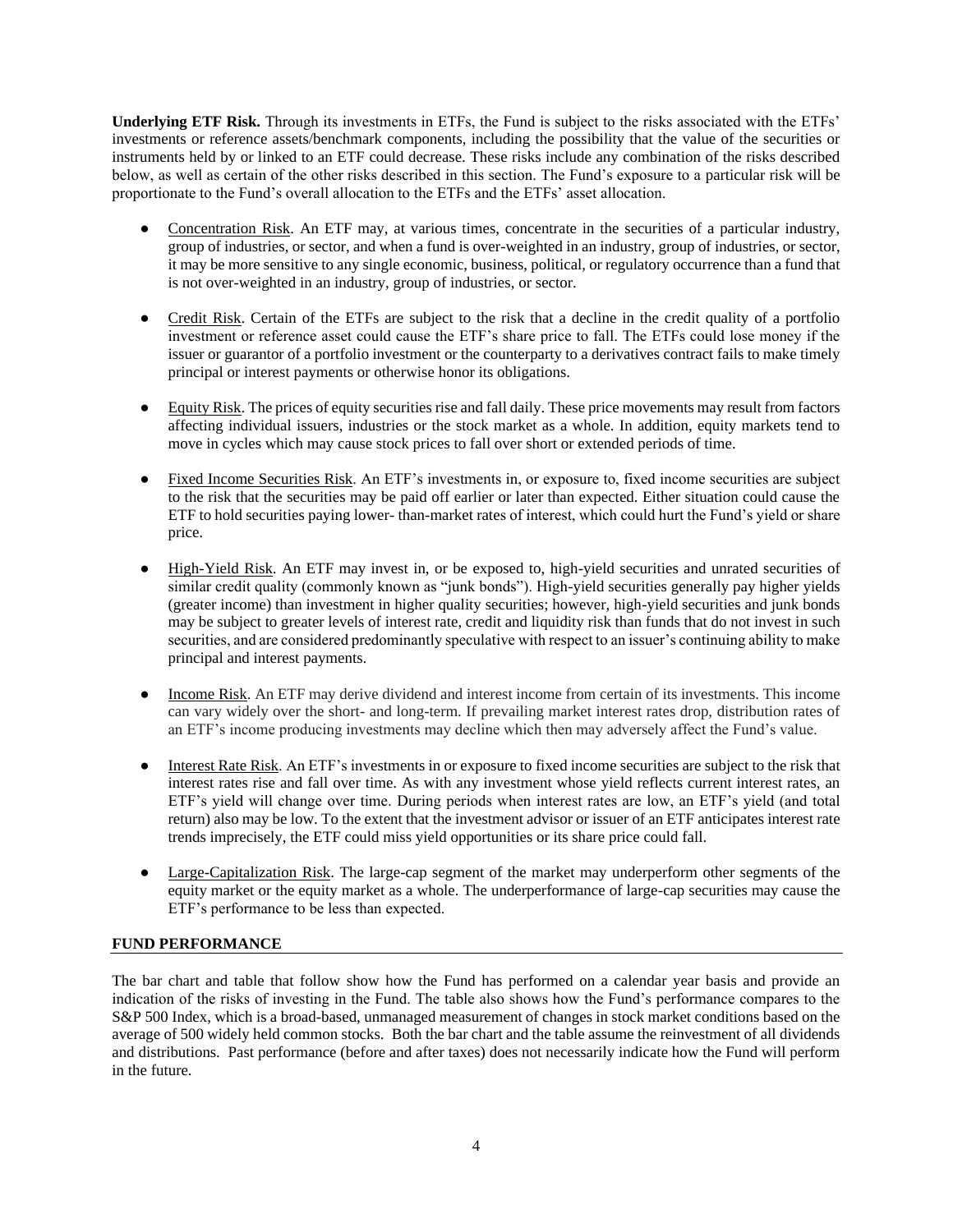Updated performance information is available on the Fund's website at www.advisorshares.com.

# **Calendar Year Total Returns**



The Fund's year-to-date total return as of September 30, 2021 was 8.61%.

## **Best and Worst Quarter Returns (for the period reflected in the bar chart above)**

|                       | Return    | Quarter/Year |
|-----------------------|-----------|--------------|
| <b>Highest Return</b> | 26.41%    | 20/2020      |
| <b>Lowest Return</b>  | $-13.44%$ | /2020        |

# **AVERAGE ANNUAL TOTAL RETURNS FOR THE PERIODS ENDED DECEMBER 31, 2020**

|                                                                     |        | <b>Since Inception</b> |
|---------------------------------------------------------------------|--------|------------------------|
| <b>ADVISORSHARES DORSEY WRIGHT FSM US CORE ETF</b>                  | 1 Year | (12/26/2019)           |
| <b>Return Before Taxes Based on NAV</b>                             | 36.46% | 35.90%                 |
| Return After Taxes on Distributions                                 | 36.38% | 35.82%                 |
| Return After Taxes on Distributions and Sale of Fund Shares         | 21.61% | 27.35%                 |
| (S&P 500 Index (reflects no deduction for fees, expenses, or taxes) | 18.40% | 17.82%                 |

After-tax returns are calculated using the highest historical individual federal marginal income tax rates and do not reflect the impact of state and local taxes. Actual after-tax returns depend on your tax situation and may differ from those shown and are not relevant if you hold your shares through tax-advantaged arrangements, such as 401(k) plans or individual retirement accounts. In some cases the return after taxes may exceed the return before taxes due to an assumed tax benefit from any losses on a sale of Fund shares at the end of the measurement period.

## **MANAGEMENT**

| <b>Name</b>                    | <b>Title</b> |
|--------------------------------|--------------|
| AdvisorShares Investments, LLC | Advisor      |
| PORTFOLIO MANAGER              |              |

**Dan S. Ahrens**, *Managing Director, Chief Operating Officer and Portfolio Manager*

**Name and Title Length of Service with the Advisor** since November 2008